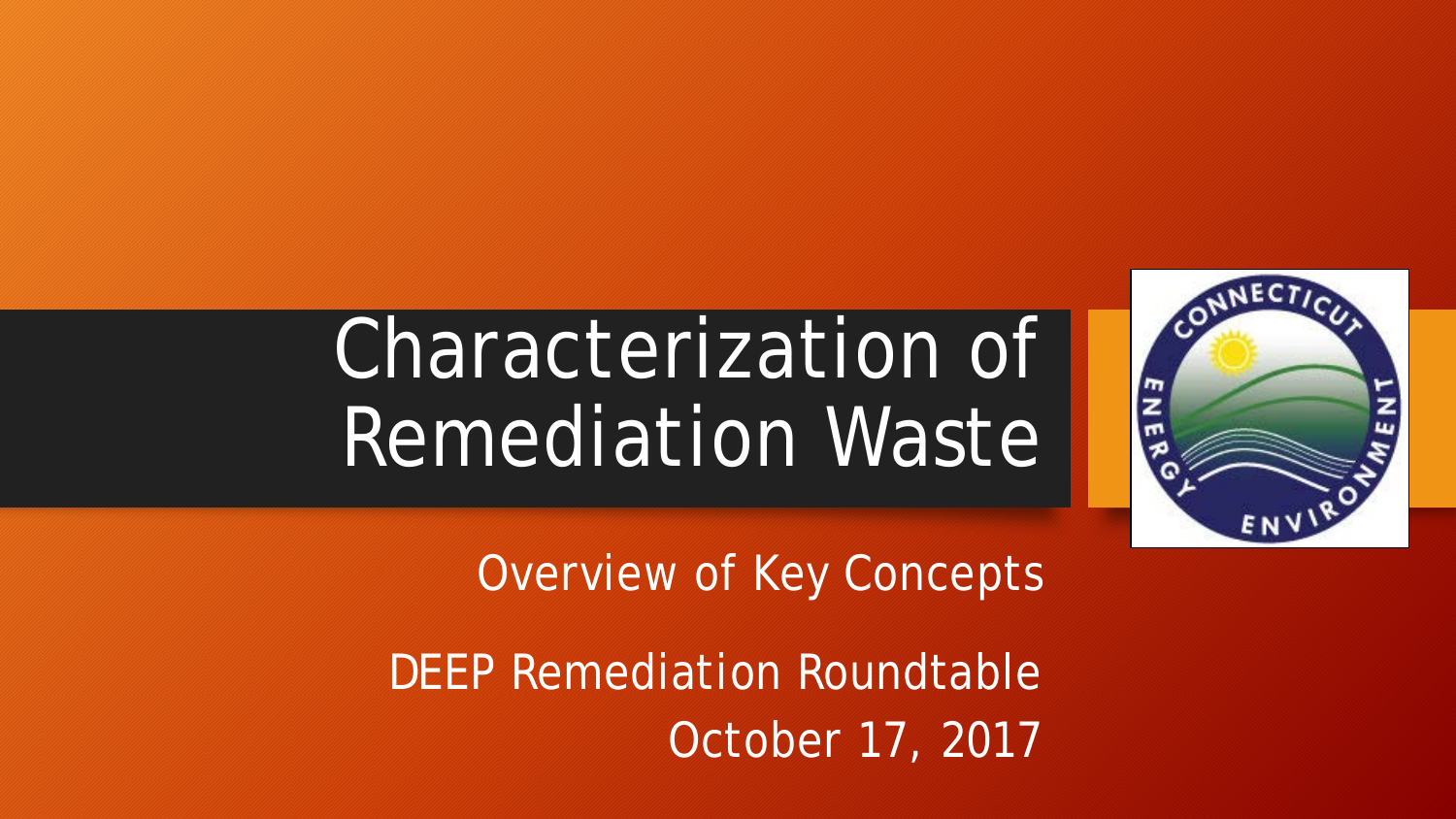## Characterization of Remediation Waste: Applicable Laws & Regulations

- Hazardous Waste Regulations.
- Solid Waste/Special Waste Regulations & Statutes.
- Also relevant: Remediation Standard Regulations.
	- Requirements for the Use of Polluted Soil and Reuse of Treated Soil.
	- RCSA Section 22a-133k-2(h).
	- "Polluted soil" = "soil affected by a release of a substance at a concentration above the analytical detection limit for such substance."
	- Specifies how soil excavated from and/or treated at a release area during remediation must be managed.

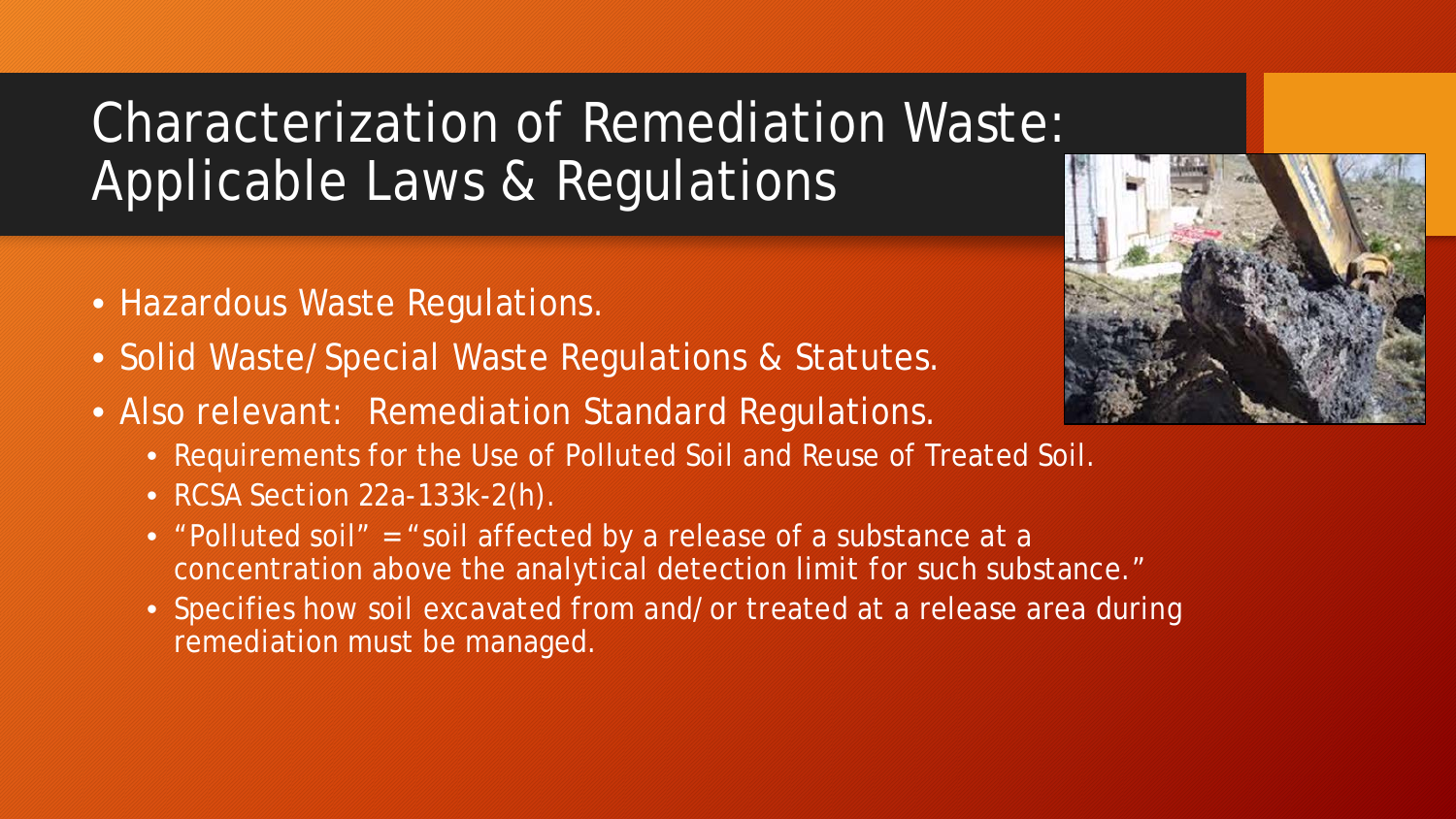#### Important Waste Characterization Concepts

- Point of Generation.
- Listed vs. Characteristic waste.
- "Contained-in" Policy for Contaminated Environmental Media.
- "Area of Contamination" Policy.
- Requirements for treatment.
- Land Disposal Restrictions ("LDRs").

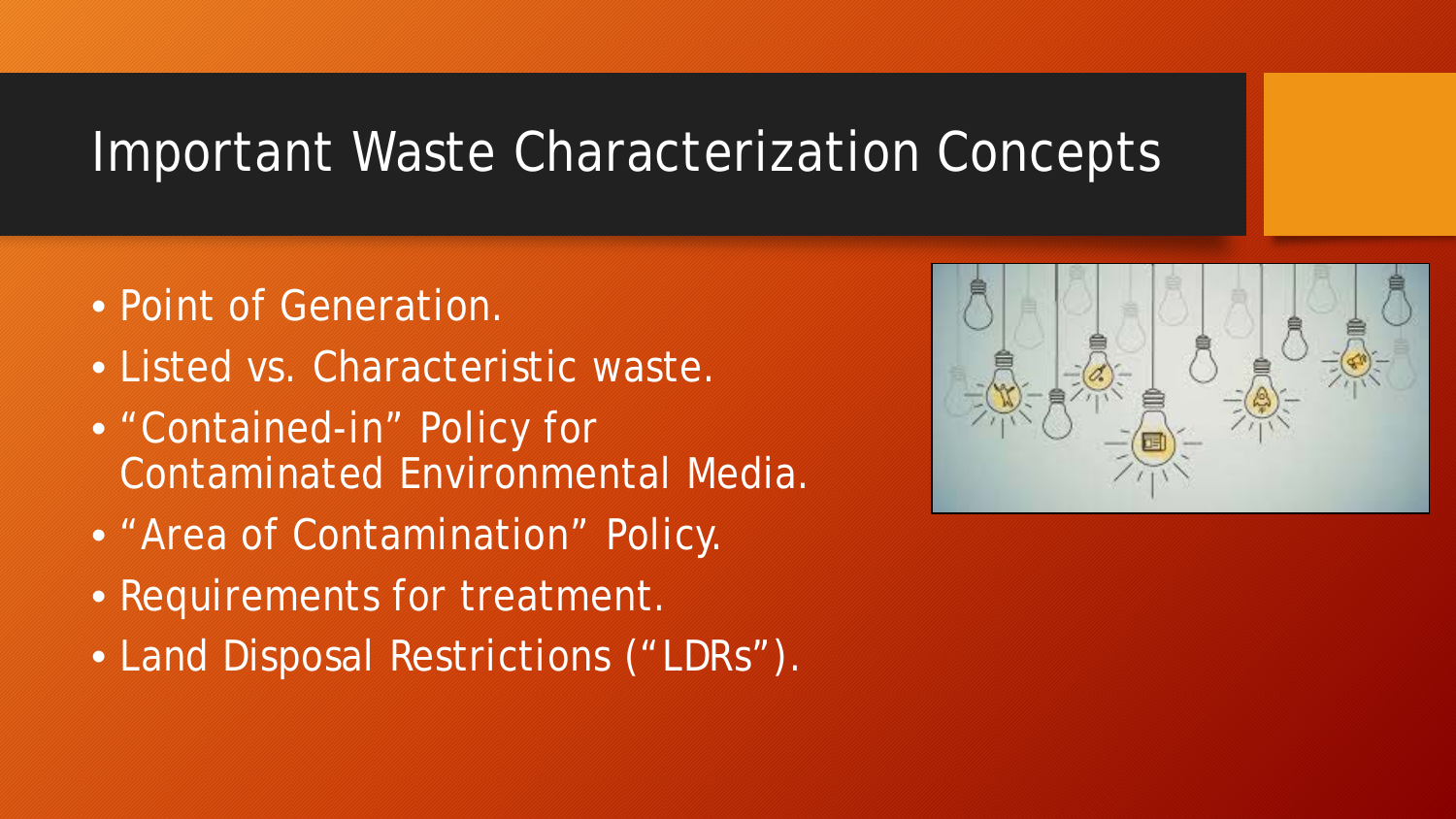### Point of Generation



- General Principle: A waste that is placed into storage or disposal prior to the effective date of RCRA is not a waste until it is removed from storage or disposal. As a result:
	- Environmental media that was contaminated with hazardous waste before the effective date of RCRA is not hazardous waste as long as it is in the ground.
	- Once it is removed from the ground (e.g., dug up or pumped out), it is "generated" and becomes a waste – and potentially a hazardous waste.
- This does not apply to environmental media that was contaminated with hazardous waste after the effective date of RCRA.
- "Effective date of RCRA" is 11/19/1980 for most wastes. Could be later for wastes that were added to the definition of HW after 11/19/1980.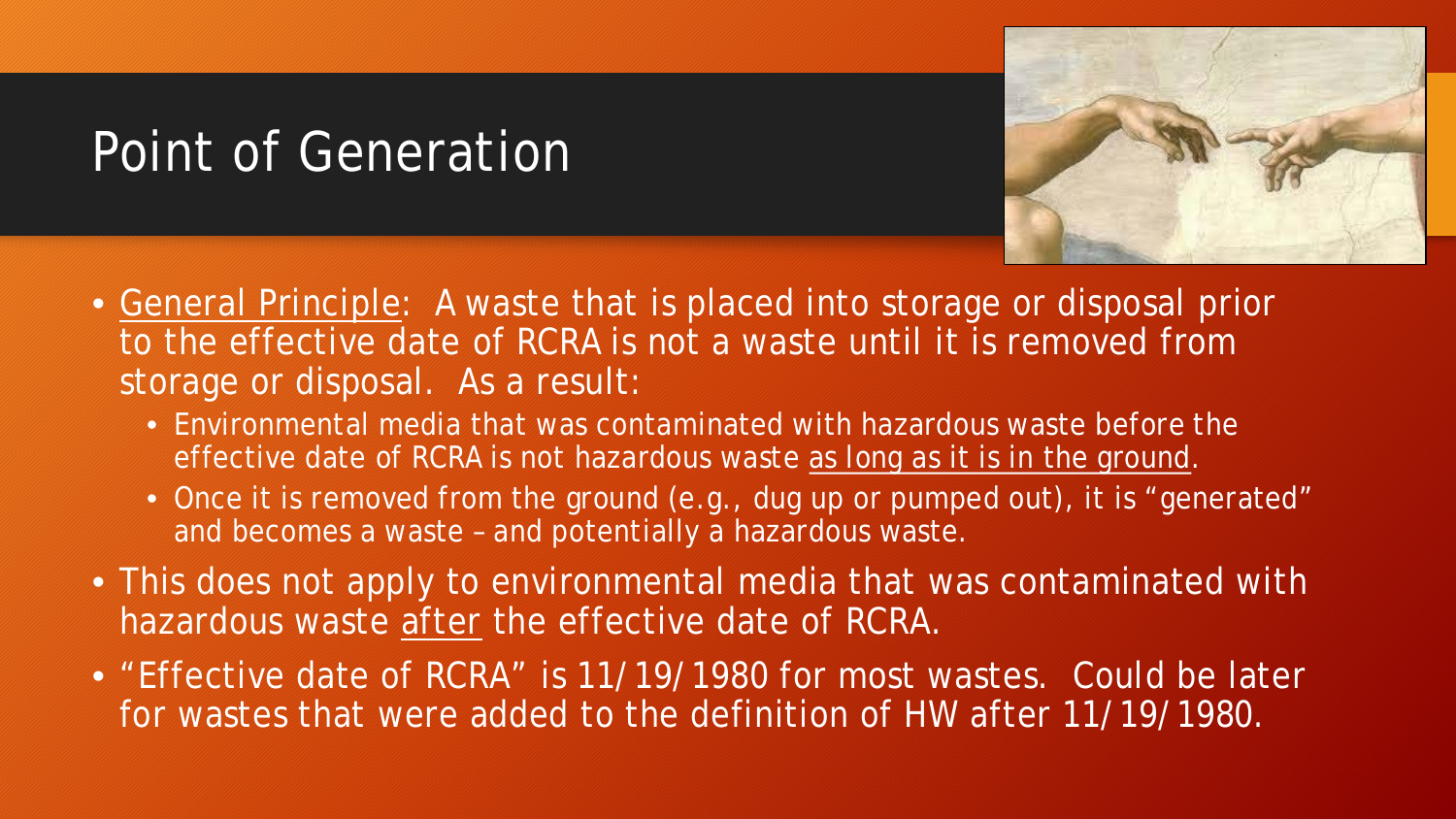### Listed vs. Characteristic Waste: Characteristic Waste

- Characteristic Hazardous Waste waste that is hazardous by virtue of a characteristic that it exhibits:
	- Ignitability (D001): liquids with a flash point < 140, ignitable solids, ignitable compressed gases, DOT oxidizers.
	- Corrosivity (D002):  $pH \le 2.0$  or  $\ge 12.5$ .
	- Reactivity (D003): react with water, explosives, some cyanide and sulfide bearing wastes.
	- Toxicity (D004 D043): fail TCLP test for one or more constituents.
	- Contaminated environmental media containing these wastes is only hazardous if it exhibits a characteristic (after the point of generation).

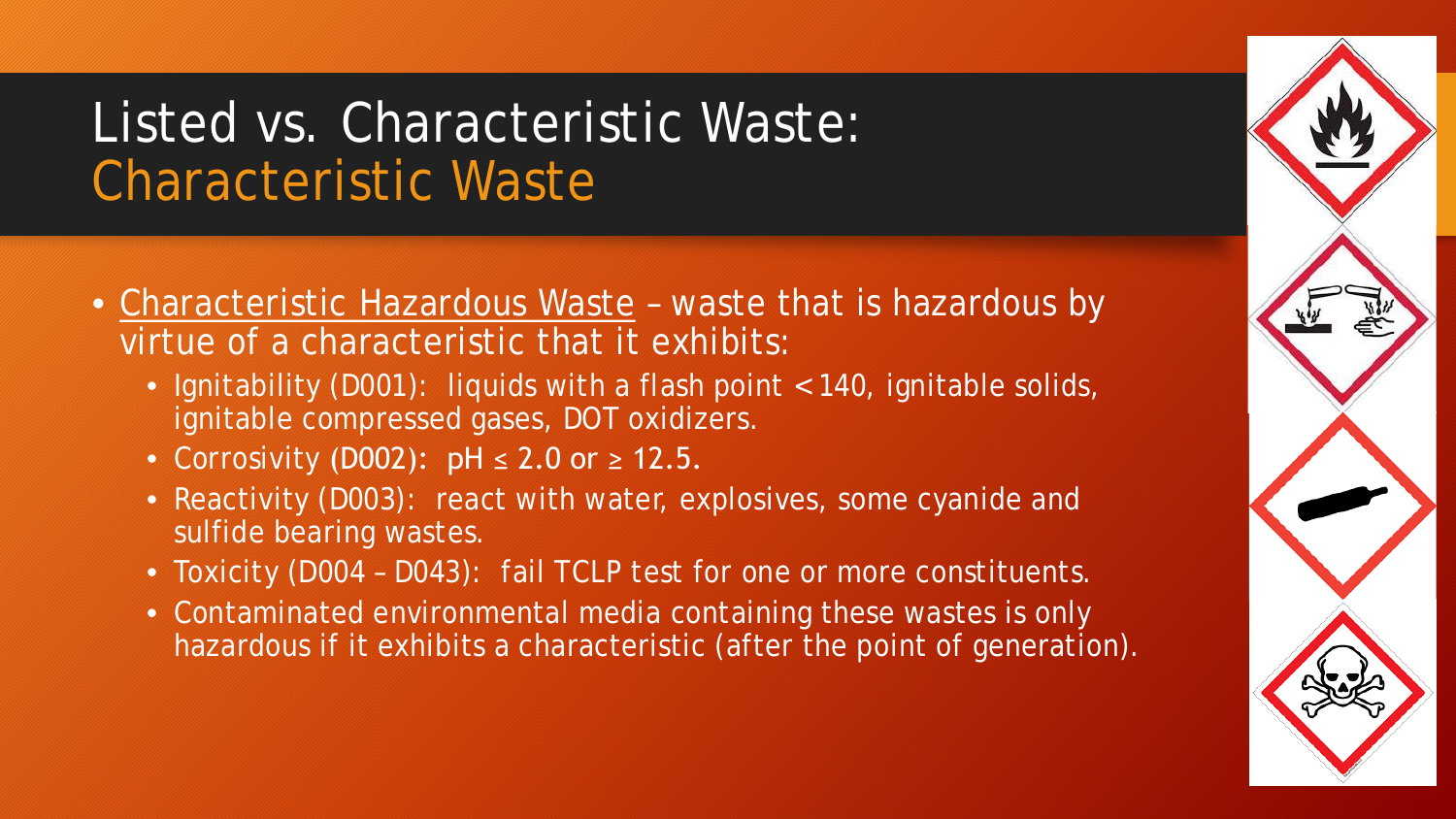#### Listed vs. Characteristic Waste: Listed Waste



- Listed Hazardous Waste waste that meets a certain definition or "listing." The most common listings include:
	- Listed Spent Solvents (F001 F005).
	- Metal Finishing Wastes (F006 F019).
	- Spill & Container Residues of Commercial Chemical Products ("U" and "P" Codes).
		- Must be unused.
		- Must be the commercially pure grade of the chemical, or a product which contains the chemical as the "sole active ingredient."
- "Contained-in" Principle:
	- Contaminated environmental media that contains listed HW is itself a listed hazardous waste (after the point of generation).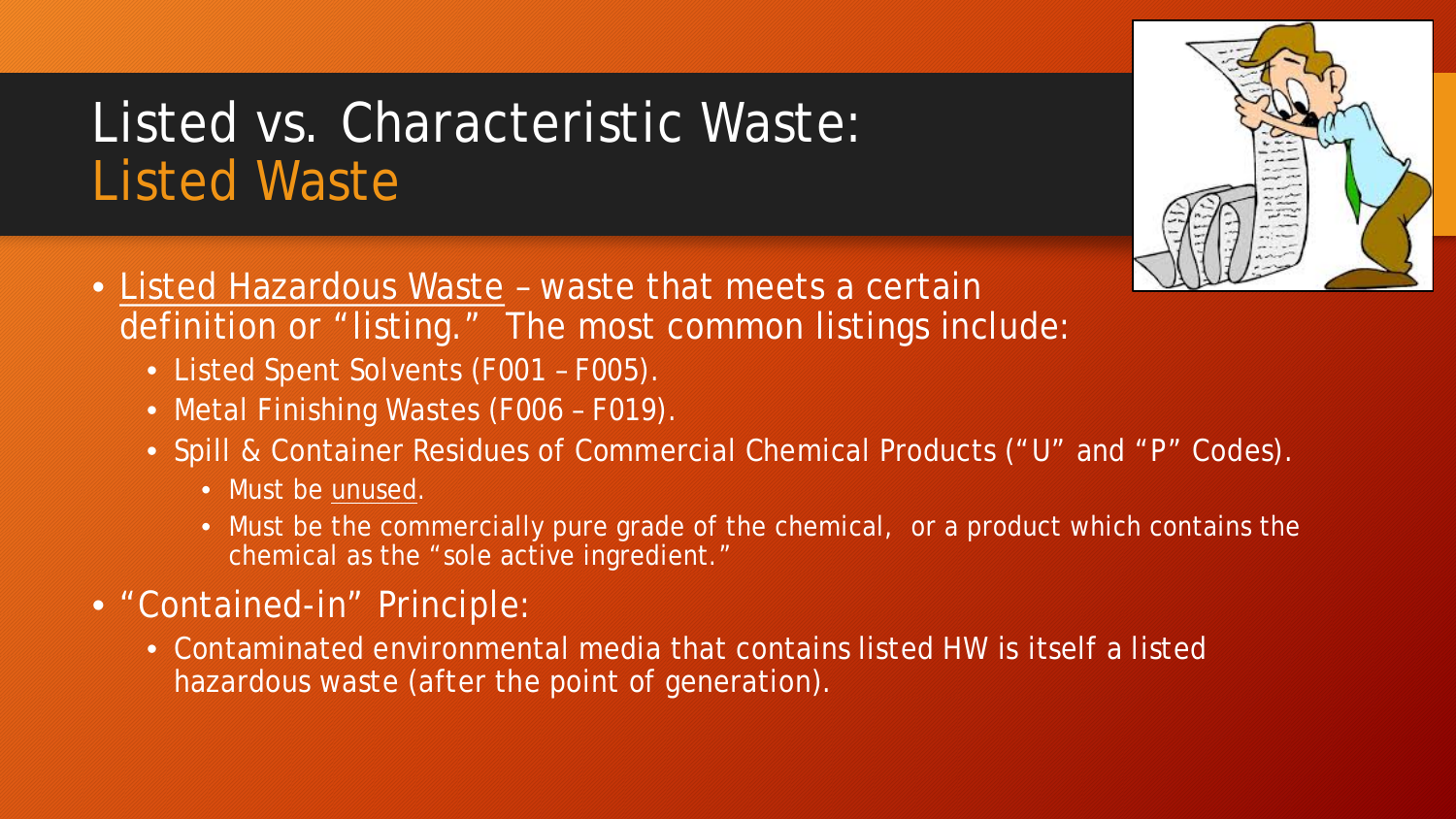#### Listed vs. Characteristic Waste: Listed Waste (Cont.)

- What if you don't know what the source of the contaminant was?
	- If, after good faith efforts to determine whether or not the source contaminant is listed, documentation is unavailable or is inconclusive, it is not necessary to assume that it is listed.
- What if you don't know when the contamination happened?
	- Similar approach.
	- If, after good faith efforts to determine date of contamination, you are unable to do so because documentation is unavailable or inconclusive, it is not necessary to assume that the contamination is listed.
- "Documentation" = manifest data, DEEP inspection reports, company & town records, former employees, etc.

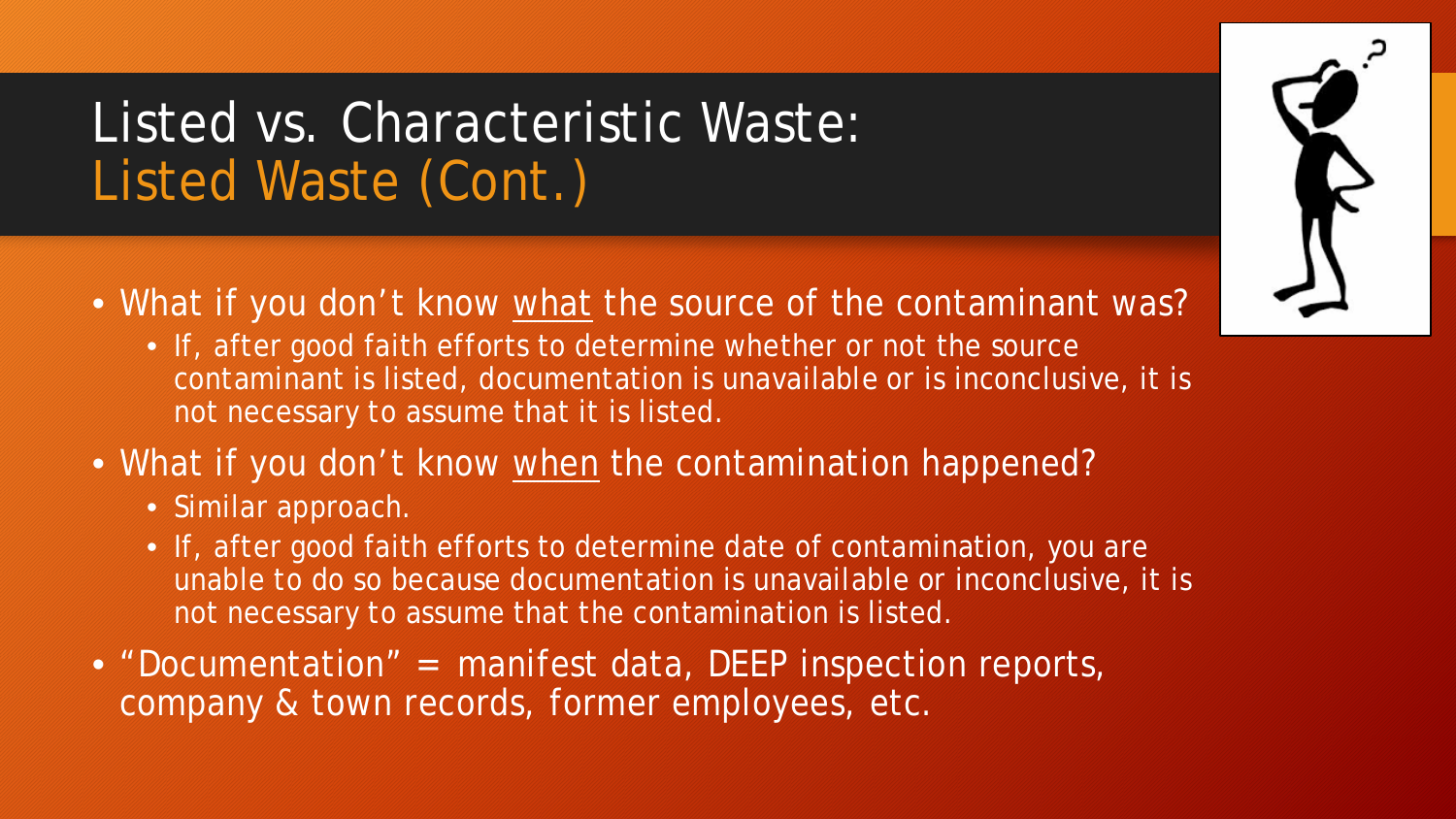## "Contained-in" Policy for Contaminated Environmental Media



- EPA policy allows states to establish health-based criteria by which contaminated environmental media may be considered to no longer contain listed hazardous waste.
- [CT DEEP has established such criteria.](http://www.ct.gov/deep/cwp/view.asp?a=2718&q=325454&deepNav_GID=1967)
- Timing of "contained-in" determination is important:
	- If performed before "generation" → was never a hazardous waste.
	- If performed after "generation"  $\rightarrow$  was a hazardous waste up until the determination was completed.
	- Important for applicability of LDRs (more on this later).
- Caution: Other states may require approval of a "contained-in" determination prior to disposal in their state.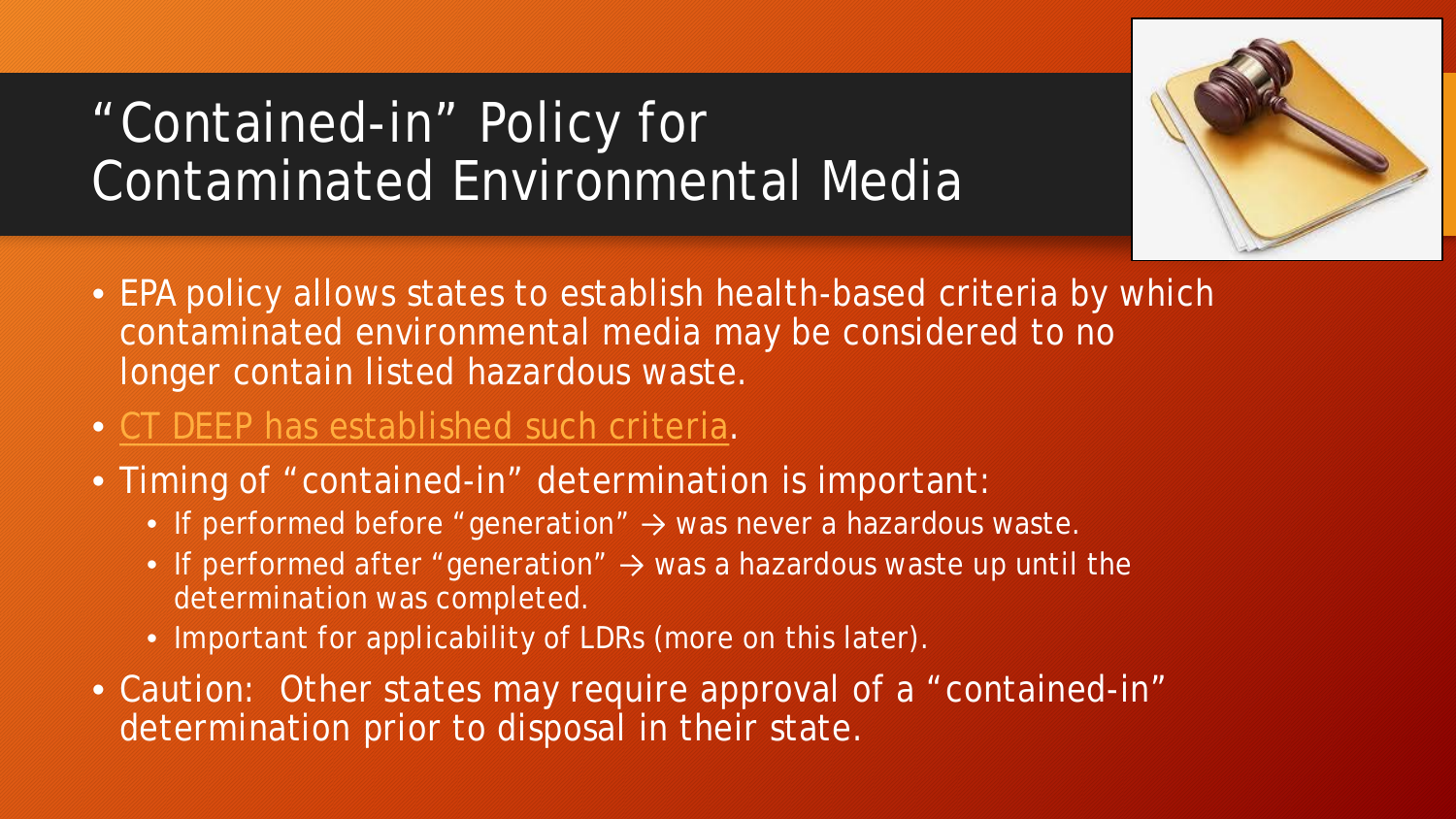#### "Area of Contamination" Policy

- Interpretation created by EPA and supported by CT DEEP.
- AOC = a single, contiguous area of continuous contamination.
- Policy allows certain activities to occur within the AOC without triggering "generation" and the associated RCRA treatment and LDR requirements:
	- Consolidation of waste within the AOC.
	- In-situ treatment within the AOC.
- Does not cover:
	- Movement of waste outside the AOC.
	- Movement of waste between AOCs.
	- Ex-Situ treatment.

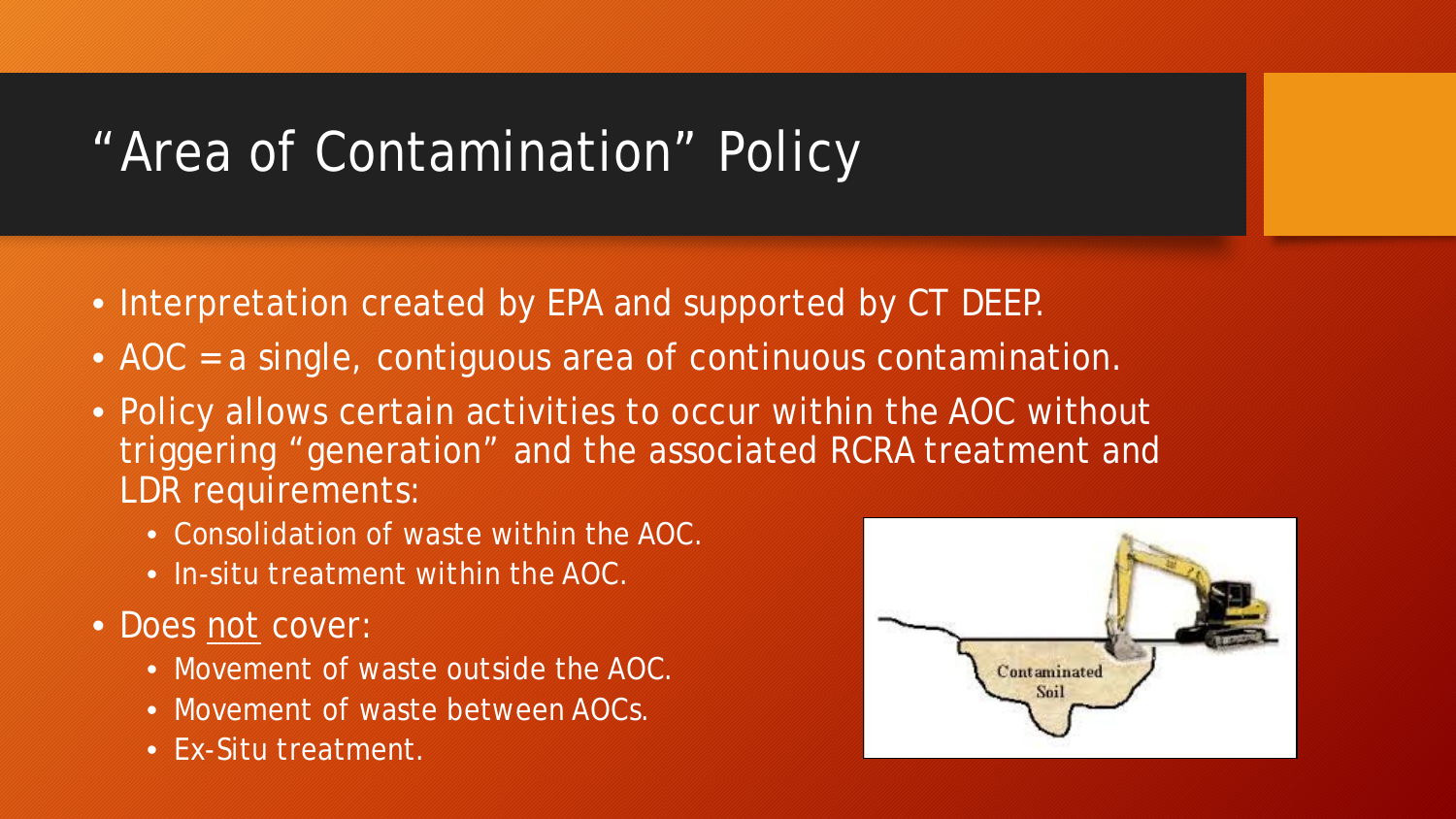## Requirements for Treatment of Contaminated Environmental Media

- General rule: treatment of hazardous waste requires a RCRA permit.
- Some notable exceptions:
	- Treatment of waste that has been "contained-out" (no longer HW).
	- Treatment in accordance with the AOC Policy (not generated yet).
	- [Treatment by generators in RCRA tanks, containers, or containment buildings.](http://www.ct.gov/deep/lib/deep/waste_management_and_disposal/hwac/rb_generator_trtment_in_ctrs__tanks_policy_10-3-91.pdf)
	- Treatment in RCRA-exempt wastewater treatment units.
	- Treatment in authorized [CAMUs or TUs](http://www.ct.gov/deep/lib/deep/waste_management_and_disposal/stewardshippermits/remediationwastemanagementcamutu.pdf).
- Treatment of non-hazardous media would require a permit under CGS §22a-454 if conducted by a third-party entity engaged in the business of such treatment.
	- Example: mobile soil treatment company.
- Air or Water permits may also be required in some cases.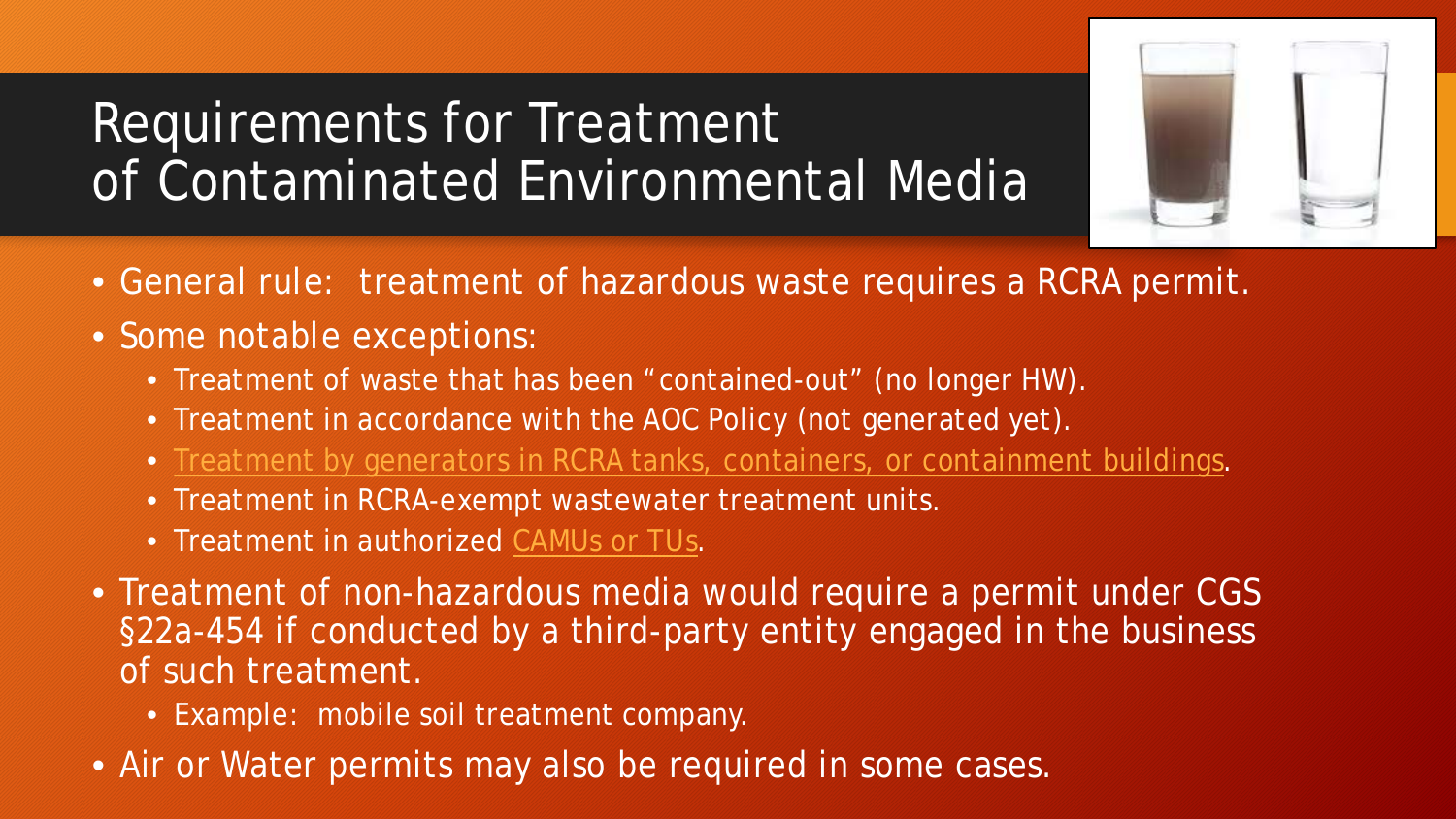## Land Disposal Restrictions ("LDRs") [40 CFR 268]



- Ensure the safe disposal of hazardous wastes and residuals from the treatment of hazardous waste.
- Apply ("attach") at the point of generation, and continue to apply even after a waste is treated and rendered non-hazardous.
- Hazardous waste may not be placed on the land (on or off-site) unless and until it meets applicable LDR standards.
- LDR standards are based on hazardous waste code(s), and can be based on a concentration or a specified treatment technology.
- Contained-in Policy:
	- If waste is "generated" before it is "contained out"  $\rightarrow$  LDRs apply.
	- If waste is "generated" after it is "contained out"  $\rightarrow$  LDRs do not apply.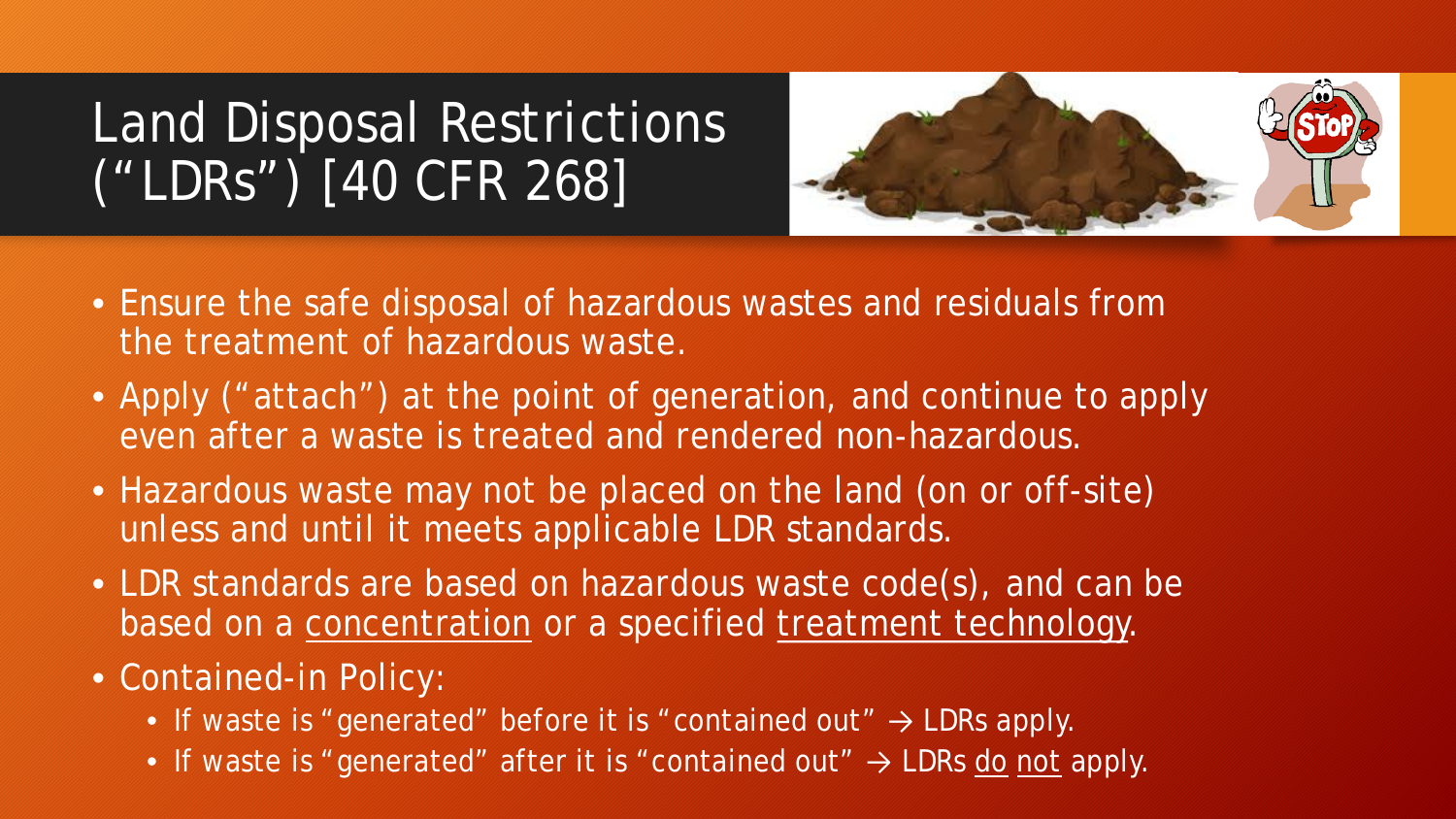## Alternative LDR Treatment Standards For Certain Types of Hazardous Waste



- Must achieve 90% reduction in contaminant concentration; and,
- Cannot exceed 10 x Universal Treatment Standard.
- Hazardous Debris [40 CFR 268.45]:
	- "Debris" is  $> 60$  mm ( $\sim 2$  % in.) in size and either a manufactured object, plant or animal matter, or natural geologic material.
		- Crushed drums, building materials, piping, etc.
	- Can be treated by any of several allowed technologies. Examples:
		- High-temperature metals recovery.
		- Microencapsulation.
		- Macroencapsulation.

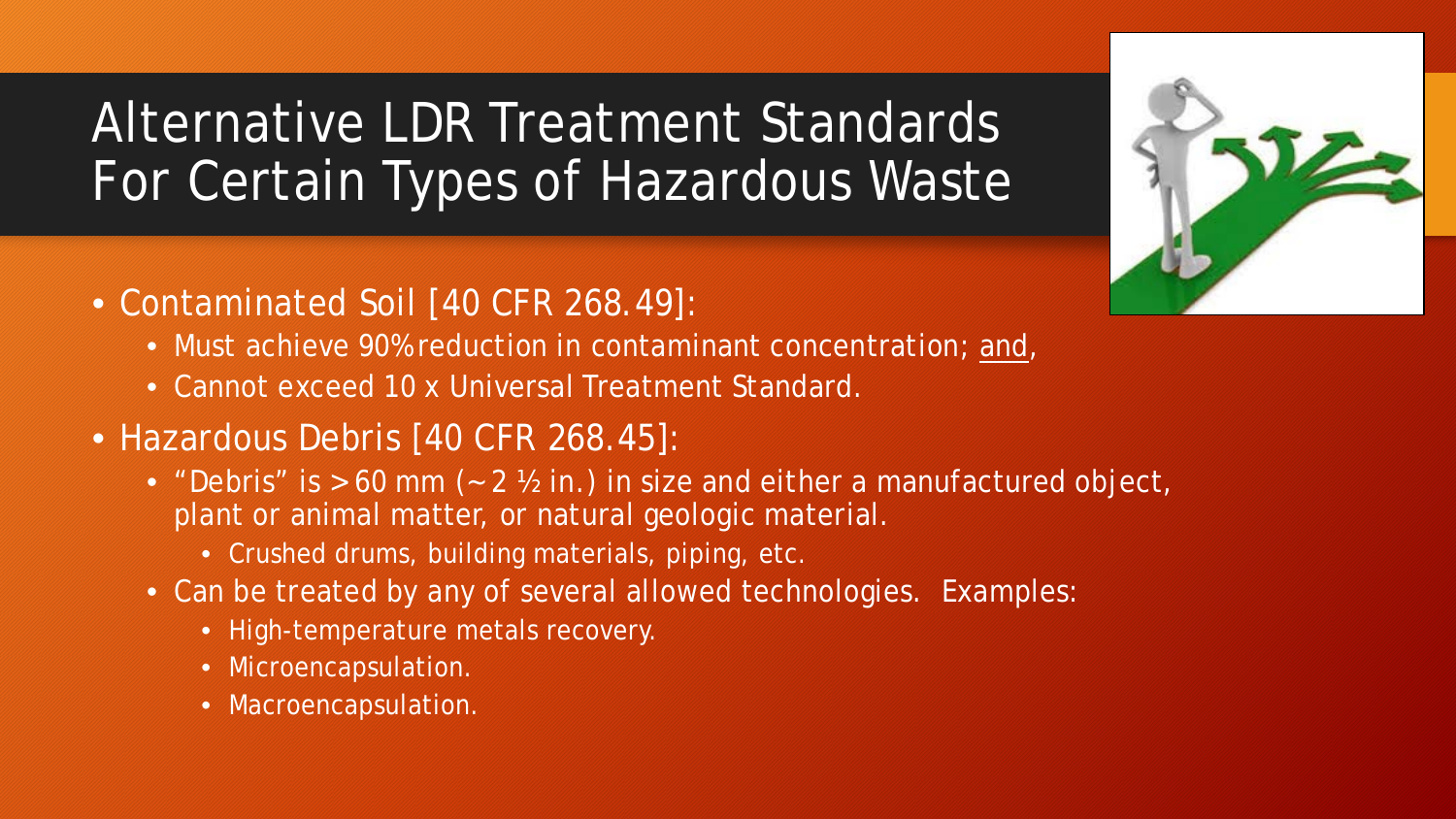## Solid Waste/Special Waste



- RCSA §22a-133k-2(h) the Commissioner may authorize polluted soil that is not hazardous waste to be disposed of as special wastes as defined in RCSA §22a-209-1.
- A special waste may only be disposed of at s solid waste facility that is specifically authorized to accept that type of special waste.
	- Special Waste Plan (e.g. Manchester Landfill).
	- Special Waste Disposal Authorization.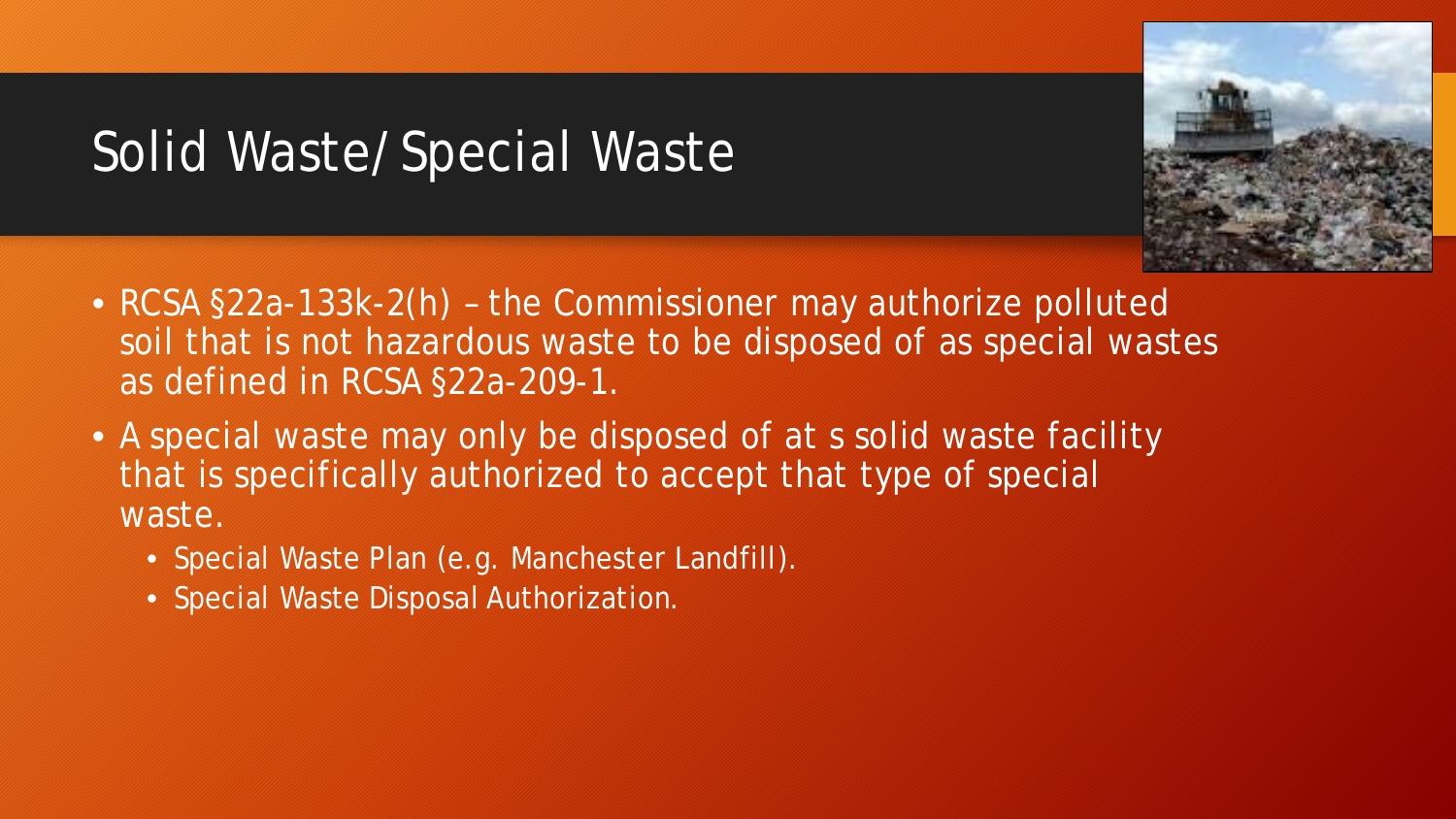## Clean Fill



- Exempt from solid waste regulations. [RCSA §22a-209-3]
	- ''Clean fill'' means (1) natural soil (2) rock, brick, ceramics, concrete, and asphalt paving fragments which are virtually inert and pose neither a pollution threat to ground or surface waters nor a fire hazard and (3) polluted soil as defined in subdivision (45) of subsection (a) of section 22a-133k-1 of the Regulations of Connecticut State Agencies which soil has been treated to reduce the concentration of pollutants to levels which do not exceed the applicable pollutant mobility criteria and direct exposure criteria established in sections 22a-133k-1 through 22a-133k-3 of the Regulations of Connecticut State Agencies and which soil is reused in accordance with R.C.S.A. subdivision (3) of subsection (h) of section 22a-133k-2 of such regulations.
- Regulations under way to better define "clean fill," etc.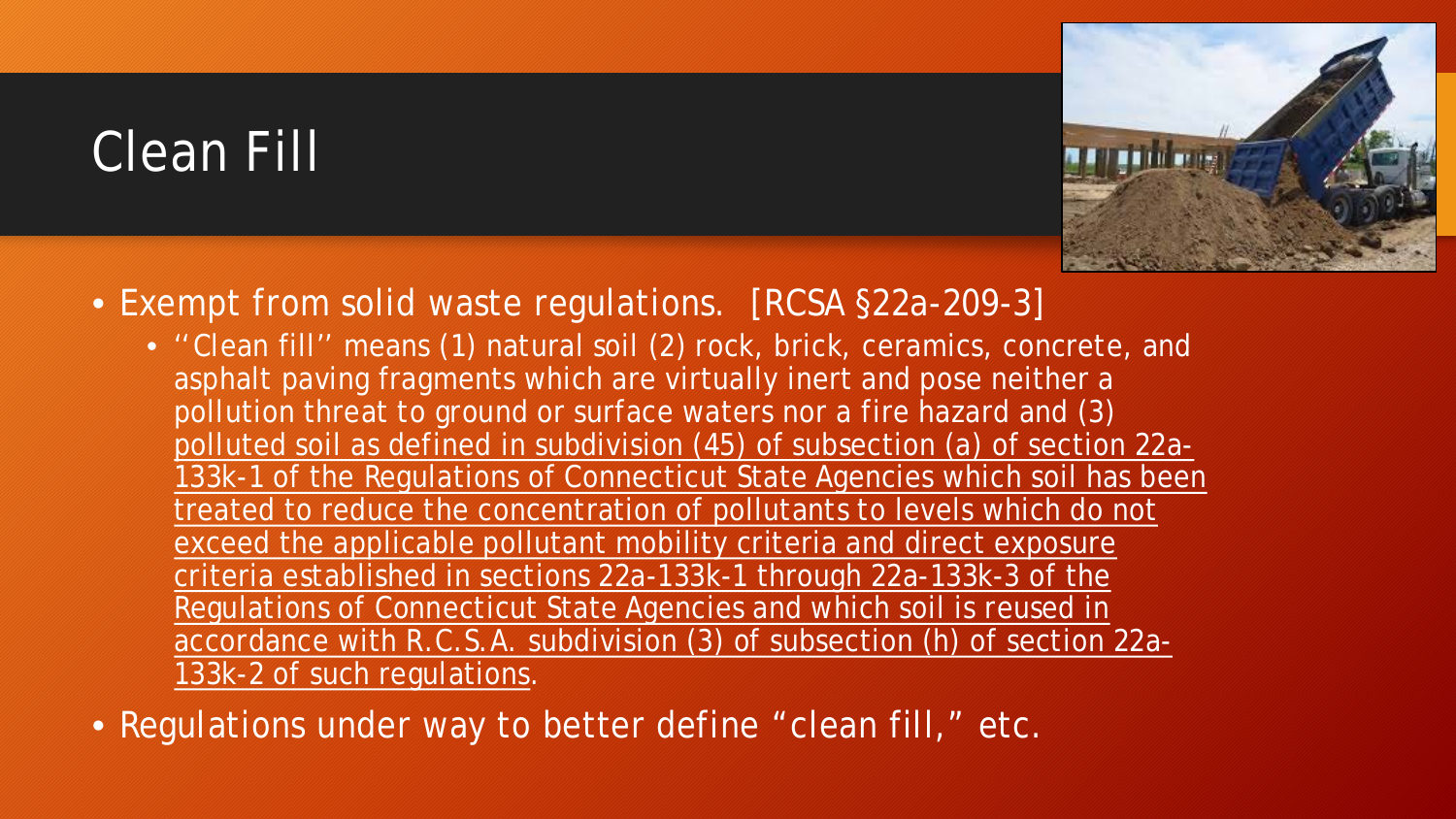## Solid/Waste Special Waste (Cont.)

- Alternatives to management of non-hazardous contaminated media as special waste at a solid waste facility:
	- Soil/sediment: management at a soil treatment facility permitted under CGS §22a-454.
	- Groundwater: management at a waste management facility permitted under CGS Section 22a-454.
	- Groundwater: management under a DEEP Wastewater Discharge permit (e.g. individual permit, MISC General Permit or the General Permit for Diversion of Remediation Groundwater).

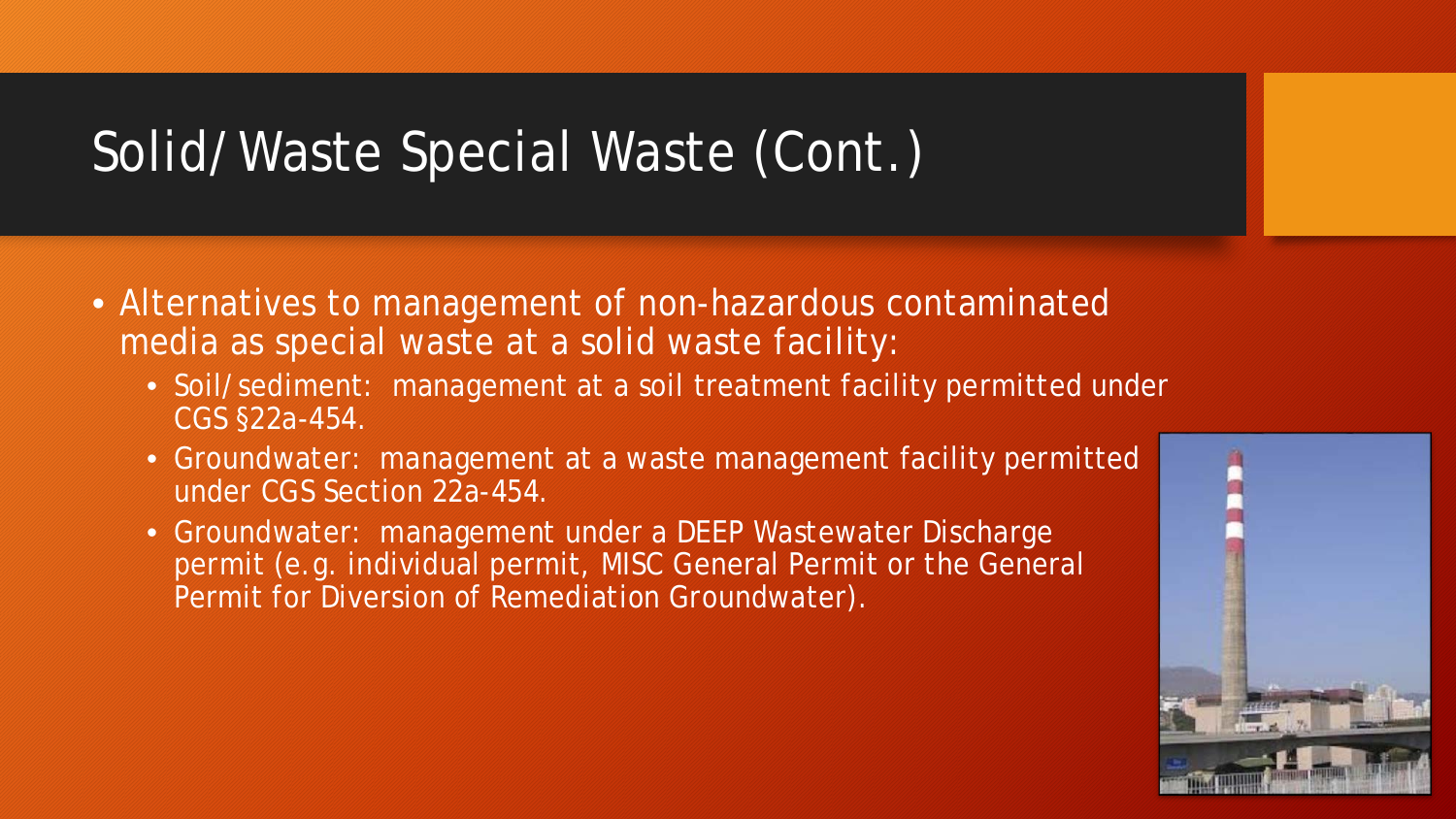Waste Characterization Should Be an Integral Part of Site-wide Project Management

- Tempting to focus on cleanup and worry about characterization later.
- Allows Law of Unintended Consequences to kick in.
- Opportunities to minimize disposal cost can be missed.
	- Timing of "Contained-in" determinations.
	- Contaminated soil management and staging.
	- In-situ treatment vs. ex-situ.
- Can result in a need for unexpected approvals/permits, causing delays and cost overruns.